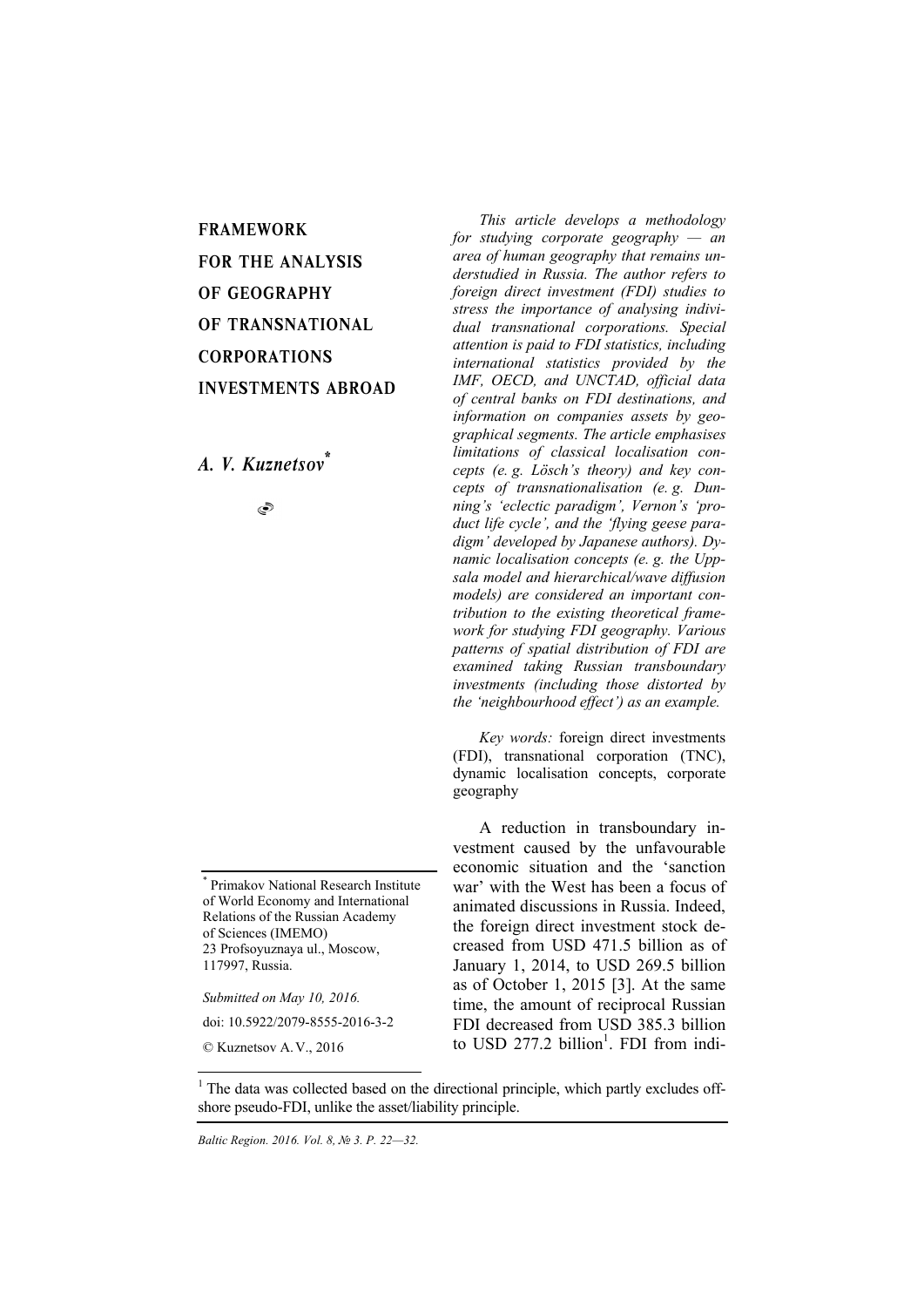vidual partner states showed a truly dramatic drop. For instance, the US FDI in Russia plunged over this period from USD 18 billion to 2.7 billion. However, a mass exodus of American, Swedish, or other western multinational corporations (MNCs) from Russia did not take place.

This situation requires an analysis of FDI at not only the macro- but also microlevel. We believe that only an examination of corporate geography can separate situational fluctuations of official rates, which is usually caused by asset revaluation following either stock market crashes or re-registration of company in other countries, from the actual severance of business contacts. An analysis of selected MNC does not give an abstract view of investment connections with the world but rather describes relations with individual partner states, which is important for evaluating the geographical diversification of external ties.

# Corporate Geography as a Special Research Area

A new type of economic geographical studies focusing on corporate geography was proposed over half a century ago [23]. Geographers aspired to give a clearer definition of the object of business structure studies [17; 20], in part because spatial aspects of operations of multi-facility corporations, including MNCs, had been considered in numerous works on economy (for an overview of such works see [13]). At the same time, some researchers did not want to limit themselves to company geography and tried to identify common geographical patterns in the development of global economic ties when studying spatial aspects of business operations (one of the pioneering works is [14]).

Russian scholars' interest in corporate geography increased as market reforms were launched in the country. Some of the works focus on business location — distribution of major MNCs by country and location of their headquarters, their decision-making centres [9], — and geographical aspects of internal organisation of MNCs and regional management models [4]. Other publications seek to modernise traditional areas of economic geography through studying corporate geography. In particular, it is proposed to augment the analysis of national and regional structure of external economic ties with a study into the geography of investment connections of individual MNCs [5] and to examine industrial geography but in view of their affiliation with different business groups rather than at the level of individual companies [7; 10]. Moreover, it has been proposed to develop a special field *corporate studies* — to revise a number of areas of human social geography [12].

Still, most works of Russian geographers have strived to use empirical data on MNCs only as a complement to the traditional approaches to studies in economic geography.

For instance, analyses of cluster and industrial geography are based on information about the construction or purchases of facilities by investing companies but they do not take into account the logic of companies' spatial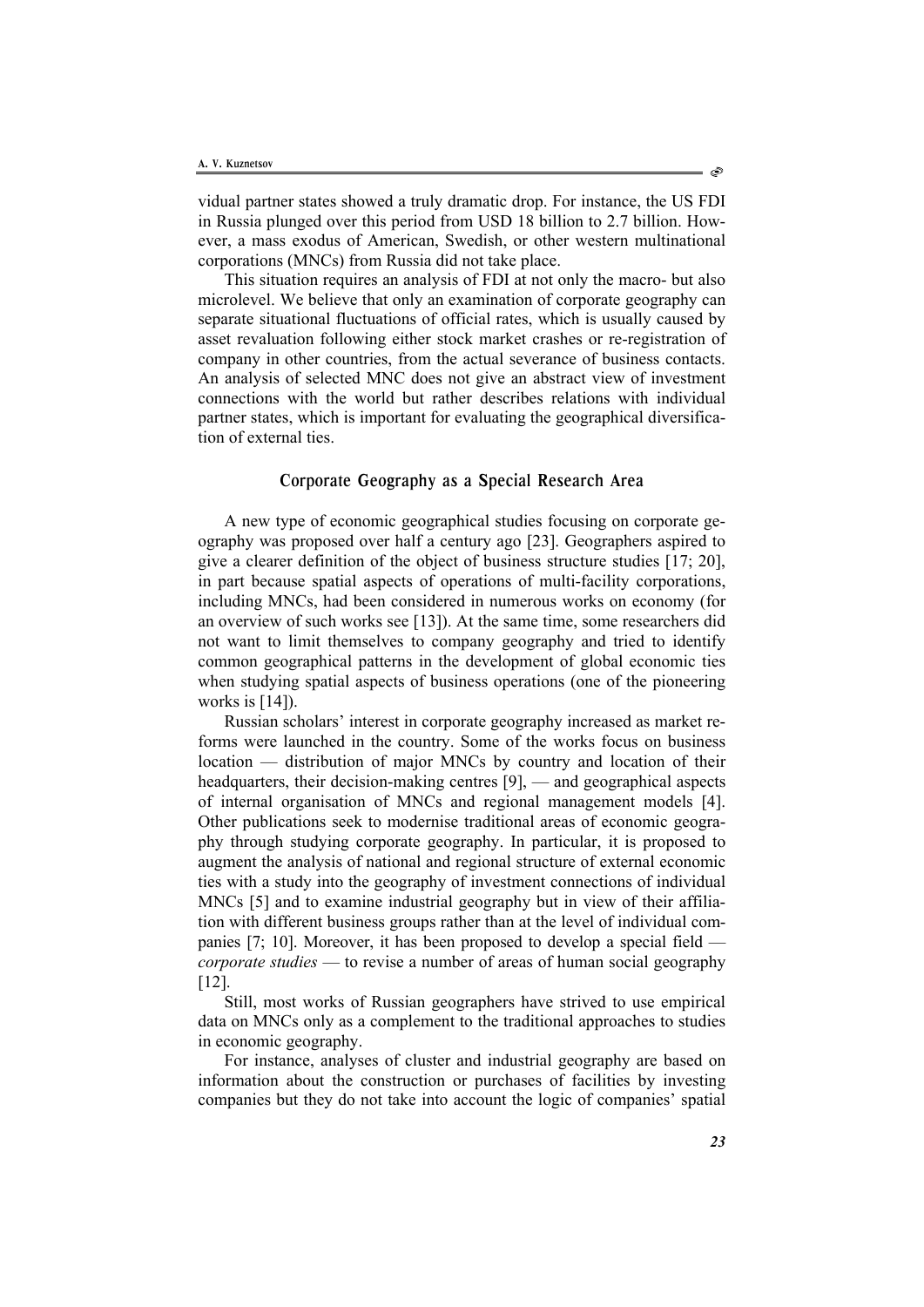development [8]. Most literature on company location are based on classical location theories [1]. Other well-known theories utilized are John H. Dunning's eclectic paradigm, Raymond Vernon's product life-cycle theory, and the flying geese paradigm developed by Japanese economists [11]. In our opinion, the role of dynamic location concepts, which were proposed by geographers as early as the 1970s, is underestimated in MNC analysis. However, a textbook published 20 years ago at the Lomonosov Moscow State University familiarised students with an extensive array of such concepts [2].

# Statistics for Assessing FDI Geography

According to UNCTAD's broad definition, an MNC is any company that makes FDI, i. e. investment in at least 10% of shares of any foreign asset. In most countries, including Russia, detailed official information on the geography, scale and changes in FDI is published by central banks. In several, mostly federative states (including Russia), data on regional FDI location are also disclosed. More seldom, FDI data are collected by national statistical services (in Russia, Rosstat publishes its information on foreign investors alongside the Central Bank).

International comparisons usually use data provided by UNCTAD, IMF, and OECD. It is important to stress that publications of international organisations rely on national statistics (sometimes, it is preliminary data, since reporting periods can differ from country to country). In other words, a table on an international organisation's website may contain data sets that are not completely comparable, which complicates any analysis of foreign investment geography. Moreover, central banks of different states, although following the OECD and IMF guidelines, use their own FDI assessment methodologies (for instance, they may apply disparate accountable thresholds or different FDI stock assessment methods for different years, etc.).

The IMF website provides detailed 2009—2014 data (as of the end of each year) on FDI stock geography — capital exports from almost 70 states and FDI stock in approximately 100 recipient countries. Data on the same country presented in two tables (FDI exports and imports) may contain major discrepancies, especially in case of round-tripping FDI through offshore centres or trans-shipping FDI (if 'shipping terminals' are used on the way of investment to third countries). According to the national data, Cyprus received FDI worth USD 149.4 billion. According to the aggregate data of home countries, it was worth USD 269.6 billion. In the case of Russia, these numbers were USD 36.1 billion and 96.5 billion respectively, which can be easily explained — many Russian-owned companies are registered on Cyprus and in a number of Caribbean offshore centres. In other words, Russian statistics suggests a mass exodus of capital to Cyprus. In effect, FDI in Cyprus is made at a much smaller scale. A typical case is one of the leading Russian investors in Estonia — Globaltrans. Despite Russian control and even the publication of data in an English-language financial statement in roubles, Globaltrans is registered on Cyprus and its FDI geography is not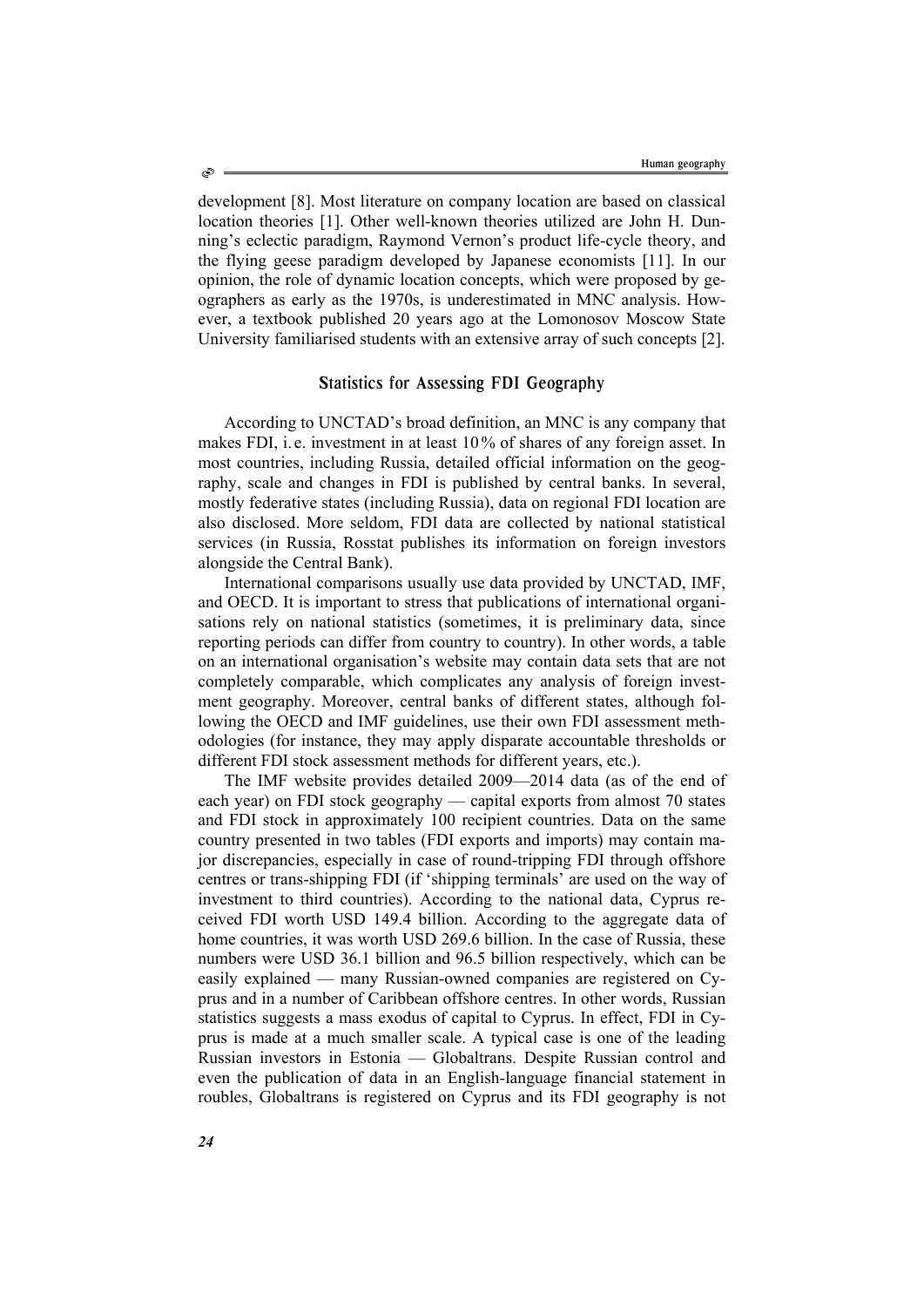covered by the official statistics. As of the end of 2014, 18.3% of 76 billion roubles of the company's long-term foreign assets were allocated abroad, of which 90% (12.8 billion roubles, i.e. USD 227 million) in Estonia and only 1.8 million roubles on Cyprus [16].

This means that international organisations do not provide quality statistics and researchers are left to compare national data on FDI stock geography. Many countries have published such information since the 1970s, thus a study in transnationalisation development can rely on longer temporal series of data than an analysis of international statistics can provide.

Another problem associated with an analysis of MNC FDI geography is that the official FDI statistics, following OECD guidelines, includes direct allocations of individuals, in addition to those of companies. In particular, articles 323 and 324 of OECD 'benchmark definition' of FDI, interpret it as investment of natural persons who have acquired at least 10% of the ownership of property in another economy, be this property a holiday home or another building that is not used in commercial purposes [24]. In the case of Russia, according to our estimates, up to a fourth of FDI exports are such investment. In some countries, for instance Spain and Latvia, more than half of Russian FDI is in residential property.

FDI information usually underestimates the data of MNCs, although such data serve as a principal source of information for central banks. Moreover, many MNCs provide open access to their financial statements. According to IFRS accounting standards, reportable geographical segments are those that account for at least 10% of the total assets. There is still a problem of different approaches to segment identification. Some MNCs consolidate all foreign operations into a single segment, as a result, such a large investor in the Baltics as Lukoil does not provide data on assets in the region. Other MNCs may use a broad interpretation of 'home market' (some Russian companies consider the whole CIS as such, Swedish companies all the Nordic countries, German ones the whole EU, etc.) [6]. However, companies show an increasing propensity to publish data on the value of their long-term assets by country. Annual reports and newsletters often contain detailed information on localisation and reasons behind it are sometimes explained.

When analysing corporate FDI geography, financial statement statistics can be supplemented with business media reports providing expert opinions on investment values. Such reports are used as a major information sources in compiling databases giving an adequate idea of MNCs' geographical priorities. Of special importance are databases providing information on mergers and acquisitions (Thomson Reuters and UNCTAD), reciprocal FDI in Europe (Ernst&Young), and direct investment from CIS and Eurasia (Primakov National Research Institute of World Economy and International Relations of the Russian Academy of Sciences).

Using different types of sources in FDI analysis makes it possible to gain a clearer perspective on the company's transboundary investment ties shown by official statistics. Russian MNCs are a typical case. For a number of states, which often serve as 'shipment terminals' for third-country MNCs (Cyprus, Switzerland, Luxembourg), Russia's Central Bank quotes FDI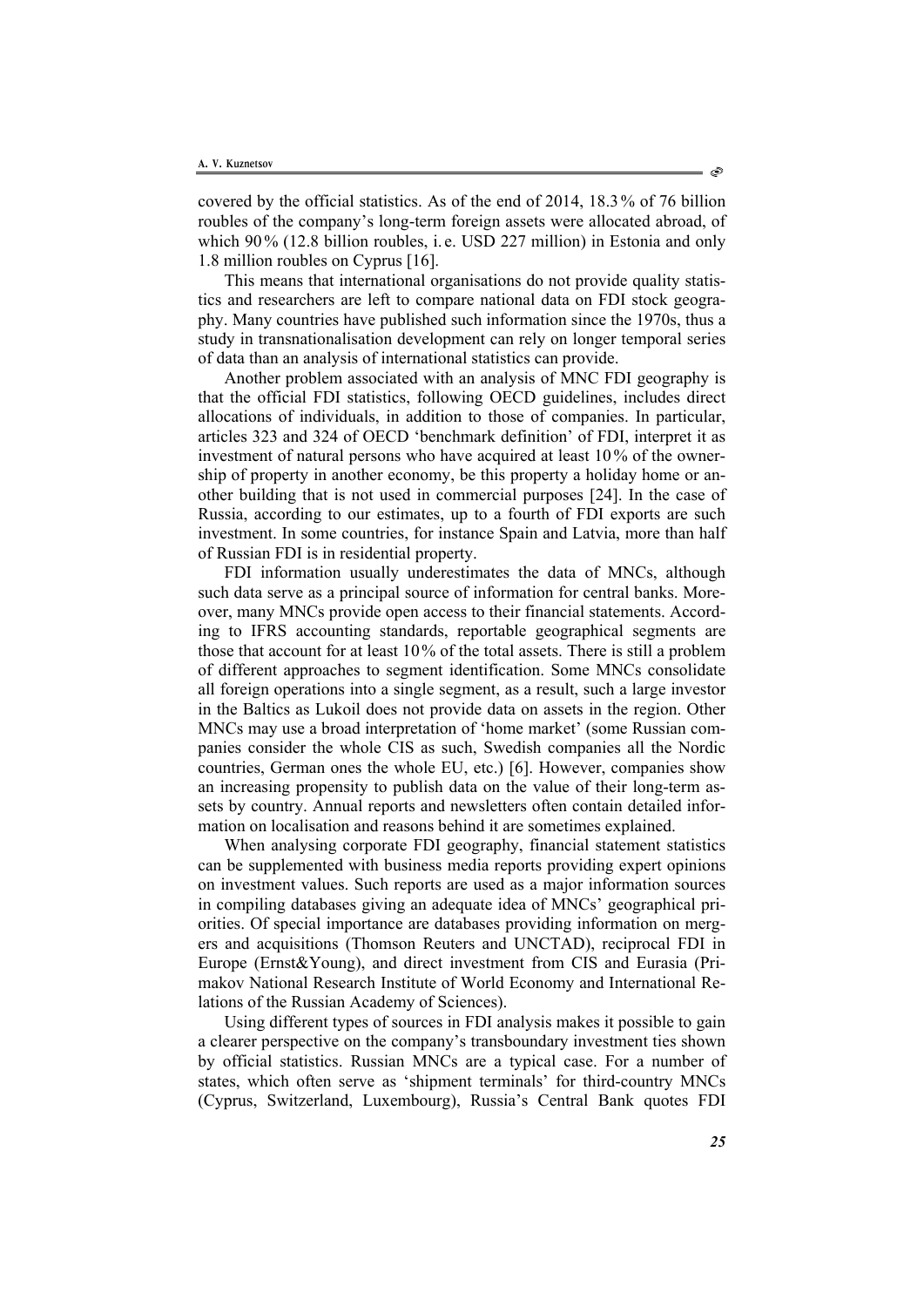stock rates that are much higher than the actual investment of Russian companies (the Central Bank's assessments take into account only the first recipient in the long cross-ownership chains). At the same time, the actual FDI of Russian companies in some countries is significantly underestimated. These are primarily CIS countries, as well as Iraq, India, Pakistan, and Bangladesh. For instance, before the Ukraine crisis, Russian FDI in Ukraine was three times the Central Bank assessment (the uncovered investment reached USD 10 bullion), since most of FDI was received through offshore centres. If the FDI were estimated accurately, Ukraine — rather than Cyprus would top the list of primary Russian investment recipients.

The scale of Russian MNCs's FDI identified makes it possible to assess the actual role of Russian businesses as foreign investors in certain countries. Outside the post-Soviet space, Russia has a strong investment presence in Iraq and Bangladesh, where the country accounts for over 20% of total FDI. Russia's leading MNCs (Lukoil and Vimpelcom) have entered the Asian states via third countries. However, Russia's business presence in these two countries is not as strong as in such CIS countries as Tajikistan and Armenia, where more than a half of total FDI comes from Russia, or Belarus and Uzbekistan, where Russia accounts for more than 40 %. This means that, at the level of companies' economic ties, there are prerequisites for developing regional integration in post-Soviet space, i. e. the EAEU is not a solely political project. It is not only the 'neighbourhood effect' that matters — the proportion of Russian investment in the EU states bordering on Russia is much smaller than that in the CIS. In Poland and Finland (as well as Germany and Sweden), Russia's FDI stock does not reach 1 %, in the Baltics, it is less than 10 %, which is much lower than in any CIS country.

A comprehensive analysis of the official and corporate statistics also makes it possible to estimate the actual FDI in Russia. In effect, the leading sources of FDI in Russia are companies from Germany, France, the US (whereas, according to the Central Bank data as on October 1, 2015, they ranked fourth, seventh, and sixteenth), and smaller sates — Austria, Sweden, and Finland (ranked  $11^{th}$ ,  $13^{th}$ , and  $14^{th}$  respectively) [3]. Moreover, using corporate statement data makes it possible to analyse FDI at the level of national regions and individual cities.

## A Conceptual Framework for MNCs Investment Geography Analysis

Analyses of agricultural and industrial geography led to the emergence of various location concepts. In the 1930s, some scholars — including August Lösch — made attempts to systematise these concepts [22]. However, static location concepts failed to describe the dynamic economic reality of the second half of the  $20<sup>th</sup>$  century. Service industry development and accelerating scientific progress, which affected technology and company location factors, the increasing volatility of resource prices, and the multi-facility pattern of large companies evolving into MNCs, required new approaches.

This attention to theoretical explanations of company growth increased in the 1950s [26]. Special concepts explaining the MNC phenomenon were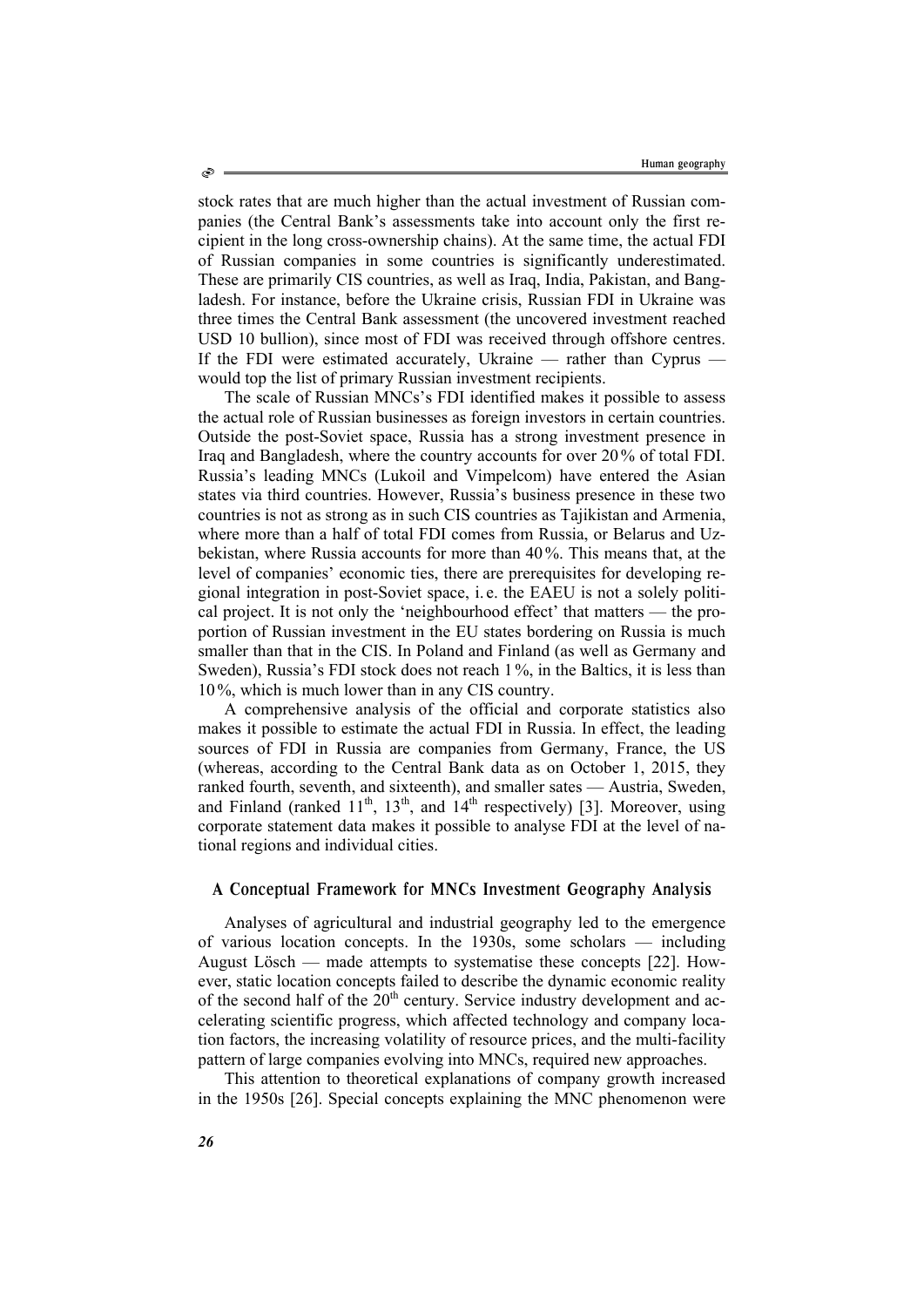developed at the time. Later, Dunning's eclectic paradigm became the most influential FDI concept [15]. Despite its illustrative quality and analytical merits, it offers a static solution to localisation of foreign investment. Although capable of explaining how and why a company begins to export capital, this theory does not answer the question as to what makes an MNC continue its expansion abroad. Nor does it say why a company selects certain countries for FDI and ignores others with similar characteristics. The turning point was the Harvard MNC research project, which resulted in the product lifecycle concept [28]. From the perspective of geographical analysis of investment, it was shown that, different stages of a product's life impose different requirements on capital, human resources, scientific potential, etc. Although it turned out later that not all products follow an extended lifecycle, which makes it possible to change production geography during the transition to a next stage. In the 1970s, this concept provided an adequate explanation of the mass exodus of industrial production from developed to developing countries. Moreover, the members of the Harvard project team were the first to describe the 'neighbourhood effect' in FDI geography (Canada and the US were considered) — MNCs giving preference to neighbouring countries, which could not be explained within Dunning's concept.

In the 1970s, the new approach to FDI was applied by Japanese economists. Revising the militaristic 'flying geese' concept, they attempted to reconcile the macroeconomic approach to external trade studies (in the framework of the Heckscher-Ohlin model) with microeconomic MNC studies. Since then, the concepts have become more complex [25]. Certain features of gradual internationalisation of businesses in some countries under the impact of MNC investment from more developed states have been observed in not only Pacific Asia but also Europe. For instance, in the early 1990s, German companies started to invest in Poland and later used the country as a platform for development in the former USSR countries.

New concepts resting on geographical theories emerged in the 1970s in Sweden and spread worldwide. An alternative to Dunning's concept was the Uppsala model [19], which has not been very popular in Russia so far. Based on the applied works of WH Davidson and JW Vaupel (both within the product lifecycle paradigm), this model paid special attention to FDI geography. Swedish scholars approached an adequate description of the actual FDI decision-making mechanisms using the findings of economic psychologists and behaviourists. The two central ideas of the Uppsala model are as follows:

1) Entering foreign markets is a high-risk managerial decision made in conditions of uncertainty. Due to the lack of experience in solving new problems, internationalisation is carried out in several stages. At first, the simplest forms of external trade are used, followed by ones that are more complex. Gradually, the firm becomes involved in foreign production (from assembly lines to integrated plants). Schemes of MNC development stages were proposed [18]. However, our studies suggest that the characteristics of service industry and the opportunity for top managers to draw on the experience of other MNCs create a situation when internationalisation stages are not pronounced in many firms.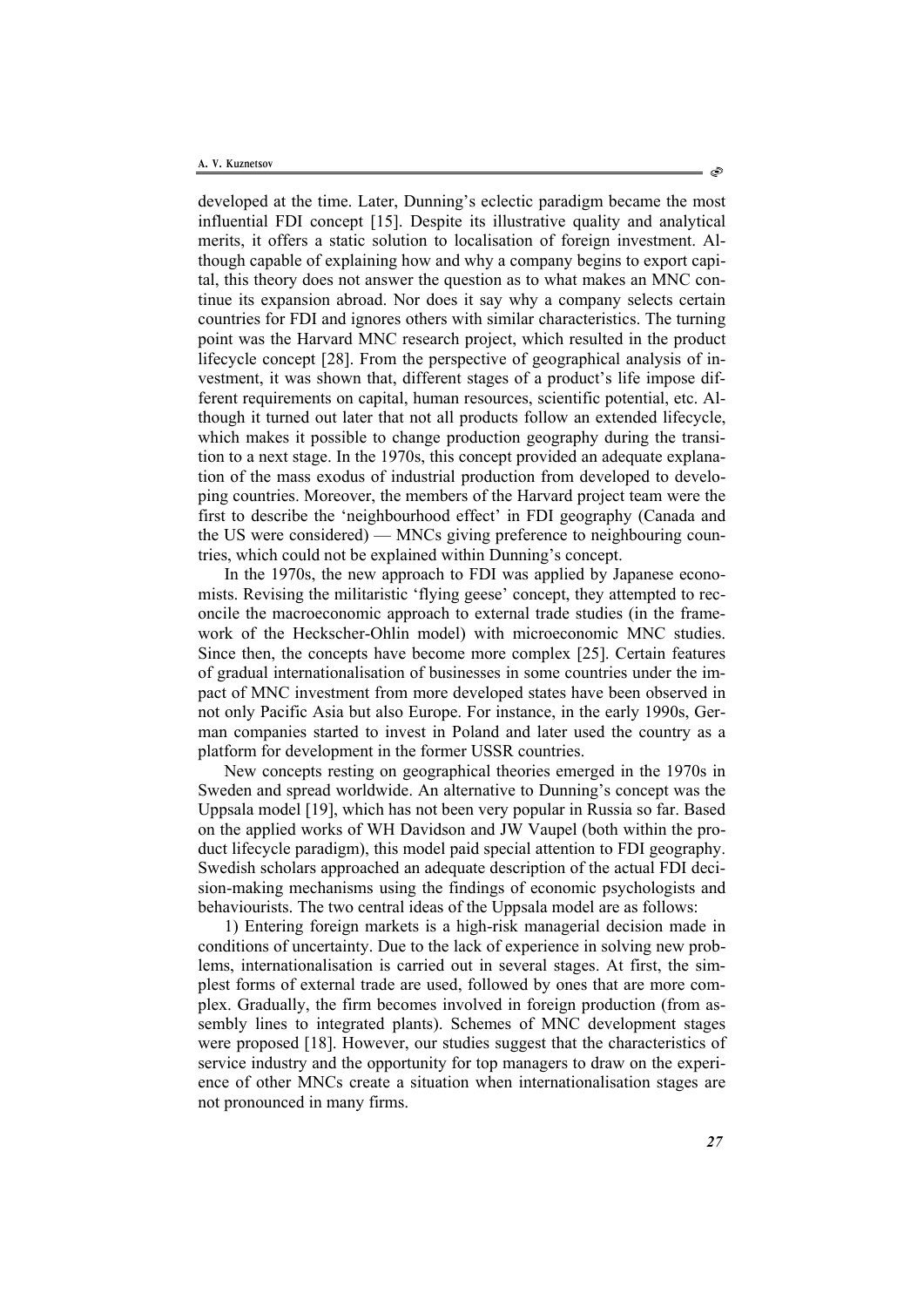2) The geography of MNCs' external ties is strongly affected by the 'psychological distance', which is determined by both the actual distance and ethnocultral and language barriers. This results in the spatial FDI diffusion with country-specific MNC patterns, which are often accounted for by the 'neighbourhood effect'.

Our calculations show that the 'neighbourhood effect' should not be considered as a universal factor [21]. Although psychological barriers are rather important, FDI geography is affected — alongside the awareness factor and solely economy motives — by international politics, which is evident in the case of Russia's investment ties with the Baltics.

Another dynamic approach to analysing FDI originates from the concept of spatial diffusion proposed by the Swedish geographer Torsten Hägerstrand. His approach was used to describe FDI spillovers in the case of Japanese companies in the Federal Republic of Germany [27]. Later we demonstrated that the basic hierarchical wave model of MNCs' FDI diffusion (at the level of subsidiaries and local branches) was characteristic only of manufacturers of low-tech mass market products or companies providing standard services [7]. The hierarchical element suggests that subsidiaries are located in large centres at first and only later in secondary centres. The wave element suggests gradual FDI spillover from centres to the periphery. It is often difficult to distinguish between the hierarchical and wave elements. By economy of scale, the model can be simplified. The geographical pattern is seriously distorted by the 'neighbourhood effect' or pre-FDI cooperation ties between MNCs and recipient companies (this excludes the process of gradual growth in the potential investor's awareness). In some industries, for instance, oil and gas, hierarchical wave diffusion is not observed, since location options are restricted by the geography of natural resources and — often by public regulations.

Relying on dynamic location concepts makes it possible to identify major trends in direct investment. Of course, each investor has individual location motives, but the actual behaviour of all MNCs can often be easily explained by rather simple laws (moreover, MNCs often use decisions made by pioneering investors, especially compatriots, as guidelines).

Although a significant increase in FDI made by emerging Russian MNCs was observed only in 2004—2008, some companies have already evolved from regional into truly global MNCs. For instance, VimpelCom, which started its international expansion in CIS in 2004, undertook FDI in former socialist countries and South-East Asia in 2008. In 2011, its expansion became global, involving Italy, South Asia, Arab countries, and Tropical Africa. Another case is Sberbank, which launched overseas operations in CIS and later purchased assets in Turkey and Central Eastern Europe. There are numerous cases of gradual internationalisation accompanied by a dwindling 'neighbourhood effect' among Russian manufacturing MNCs. For example, EuroChem, which had owned assets in European Russia, gained control over a Lithuanian fertiliser company in 2002. Ten years later, EuroChem bought a factory in Belgium, in 2013 it launched extraction operations in Kazakhstan, in 2014 it had FDI in China, and in 2015, in the US.

Ò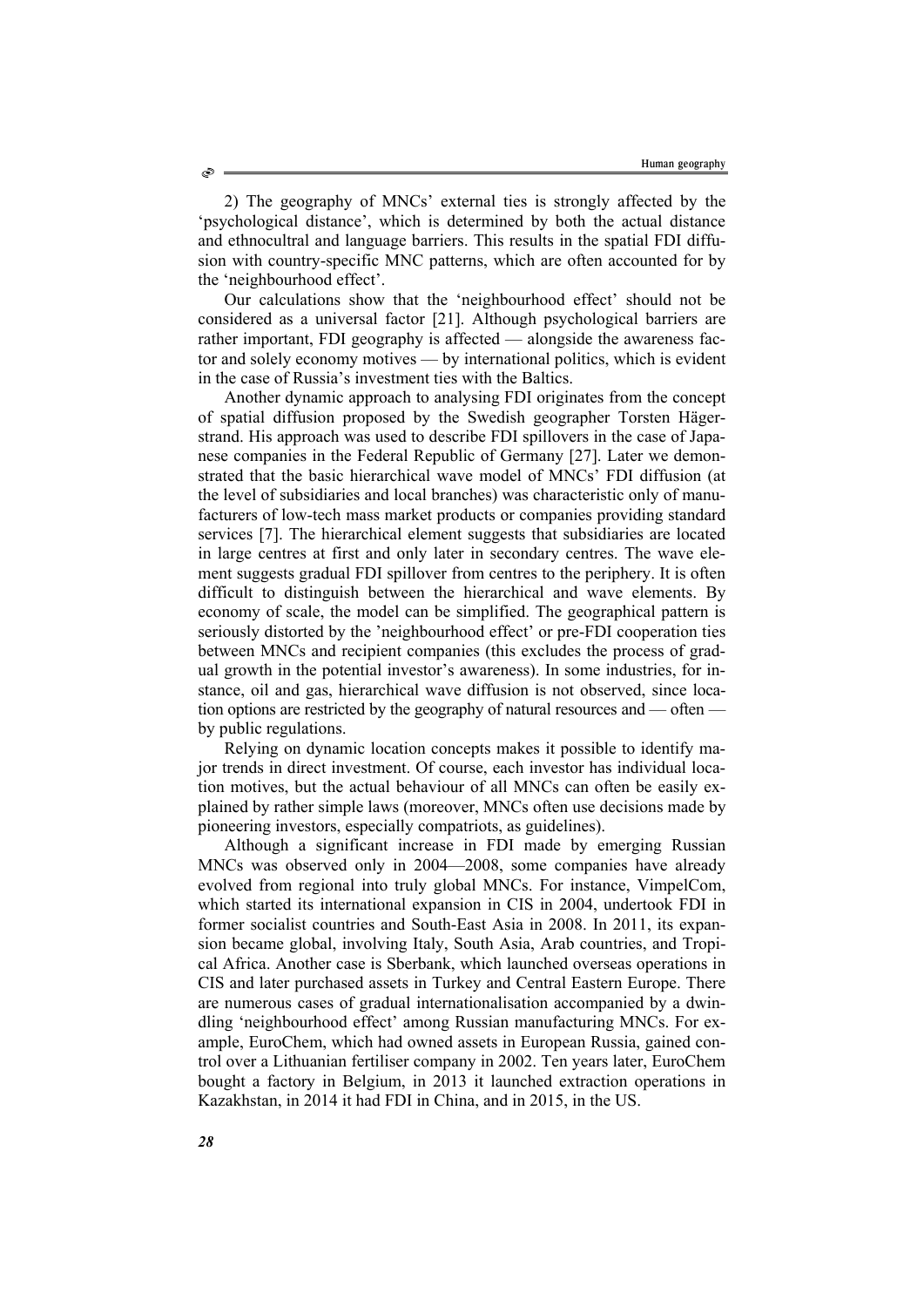At the national level, patterns of hierarchical wave FDI diffusion are rather clear in the cases of international MNCs entering Russian markets. McDonald's, which has already invested over USD 1 billion in Russia with more than 500 restaurants in over 50 regions, is a typical case of hierarchical wave FDI diffusion. The corporation's first restaurant opened in Moscow in 1990. Over the next ten years, McDonald's opened 38 new restaurants in the capital and 32 outlets in the towns of the Moscow region (the onset of the wave element). The hierarchical element of FDI diffusion of the US company became evident in 1996, when its first restaurant was opened in Saint Petersburg. Later, the company's outlets started to appear in the other European cities of Russia with a population of over one million — Nizhny Novgorod (1997), Kazan and Samara (1999), Rostov-on-Don (2001). Wave diffusion was observed in all cities above. McDonald's came to the Ural region only in the 2000s and there are no outlets yet in Eastern Siberia and Far East.

The Baltika brewing company controlled by Baltic Beverages Holding represents a case of simplified FDI diffusion under the scale effect accompanied by the displacement of the first centre by the neighbourhood effect. In 1993, the Nordic investors purchased 75 % of shares of the Baltika brewery in Saint Petersburg. In 1996, Baltika became the owner of 60% of shares of the Yaroslavl company Yarpivo (later, these proportions increased). In 1997, the company gained control of factories in Rostov-on-Don and Tula (the facilities were later expanded). In 1999, the firm went beyond the European part of Russia, gaining control of factories in Chelyabinsk (it was closed in 2015) and Krasnoyarsk. Diffusion continued in 2002—2003, when new facilities were built in a suburb of Samara and in Khabarovsk and shares of a Voronezh brewery were bought. In 2007—2008, another factory was built in Novosibirsk.

Despite the fact that the spatial diffusion of certain — primarily engineering — companies does not fit the universal models, analysing data on a broad array of companies makes it possible to identify various FDI spillover patterns.

Firstly, major FDI recipients are the largest economic centres, primarily Moscow and Saint Petersburg (the latter is dominated by Nordic investors, although their proportion is gradually decreasing at the expense of the neighbouring regions). Sporadic increases in the contribution of large centres does not refute the hierarchical wave model, since they are associated with new groups of MNCs entering Russian markets as the national investment climate improves (for the 'newcomers', diffusion is just starting).

Secondly, FDI geography of individual countries reflects the 'neighbourhood effect'. For instance, according to the Central Bank data, Karelia has an FDI stock worth USD 234 million with Finland accounting for USD 64 million (the country ranks first in terms of FDI). According to official statistics, Finland is outperformed only by Cyprus in Saint Petersburg (Finland has invested USD 1093 million and Germany — Russia's major investment partner — only 667 million). At the same time, Far East is dominated by Eastern Asian investor. In the Primorsky region, South Korean FDI is the second largest following the pseudo-foreign investment from Cyprus. The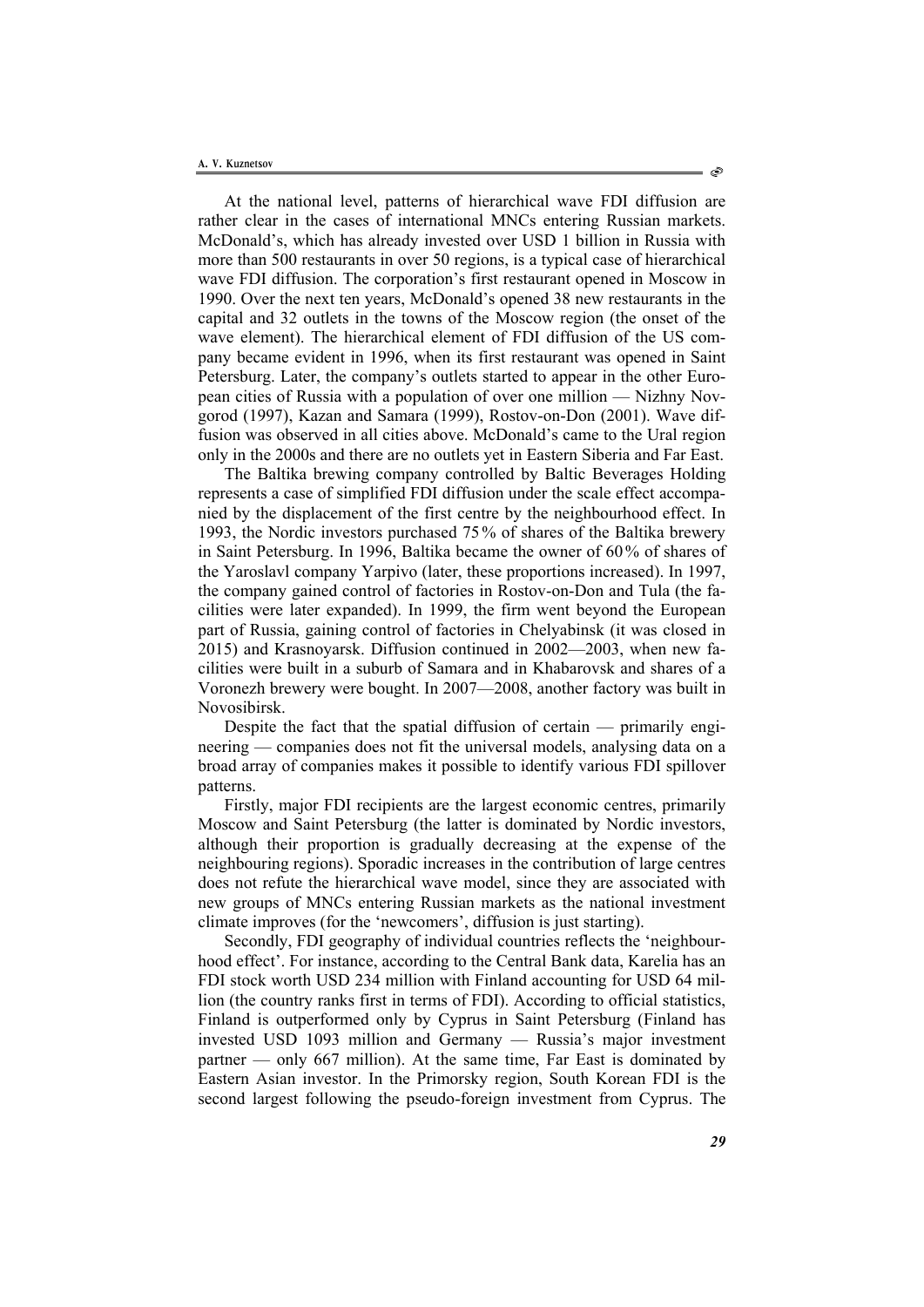'neighbourhood effect' is especially pronounced in the countries that are not renowned as capital exporters. For instance, out of USD 465 million in the Kaliningrad region, Lithuania accounts for USD 39 million, whereas the total investment of this country in Russia reaches USD 129 million.

### Conclusions for applied studies

The FDI spillover patterns described above can be used to stimulate an inflow of investment in Russian regions. Identifying a region's position in the hierarchical wave diffusion of companies with a certain industrial or national affiliation (although there are numerous distortions and deviations from the basic model) will make it possible to develop a better understanding of the successes and failures of the government's investment policy.

An interesting case is Saint Petersburg, which, theoretically, should be the second location centre for foreign retail chains and the first for Nordic MNCs. Indeed, the famous German retailer Metro Cash and Carry opened its store in Saint Petersburg in 2003, just two years later than in Moscow and one year earlier than in Kazan. However, Russia's largest foreign-controlled retailer Auchan, which came to the Moscow region in 2002, opened a hypermarket in Saint Petersburg only in 2006, which was several days later than in Nizhny Novgorod and Yekaterinburg. Despite the 'neighbourhood effect', Sweden's IKEA first came to Moscow in 2000, although the store was operated from the German subsidiary. The first Saint Petersburg store was opened only at the end of 2003, just several months before Kazan (the Saint Petersburg construction was frozen in the aftermath of a conflict with the authorities).

In the Tyumen region, the FDI stock reached USD 15.4 billion (excluding autonomous regions) as of October 2015. It was outperformed by only four Russian regions. However, the EU accounted for 99 % of the investment, despite the fact that Tyumen is situated in the Asian part of Russia. The 'neighbourhood effect' in FDI geography suggests the region's investment potential for FDI from Asia is underdeveloped. Thus, alongside diversifying investment contacts through the US, the Tyumen region has to pay attention to such significant sources of capital as Japan, China, the Republic of Korea, and Singapore. An analysis of the appearance of certain MNCs in the Tyumen region (Auchan stores, McDonald's restaurants, operations of other MNCs following the hierarchical wave diffusion mode) shows that the region often loses to its neighbourhood in the unofficial investment 'hierarchies'. As a result, the region's success is largely explained by natural resources rather than the local authorities' investment policy.

Dynamic concepts of location make it possible to provide universal recommendations for certain types of regions. In border regions, it is important to raise awareness among potential investors from the neighbouring countries. This requires translating regional investment websites not only into English but also Finnish (in the North-West) and Chinese (in the Far East).

It is also possible to provide recommendations for Russian neighbours. Today, there are only isolated cases of Russian MNCs using Finland, the Baltics, and Poland as starting points for further investment in the EU. In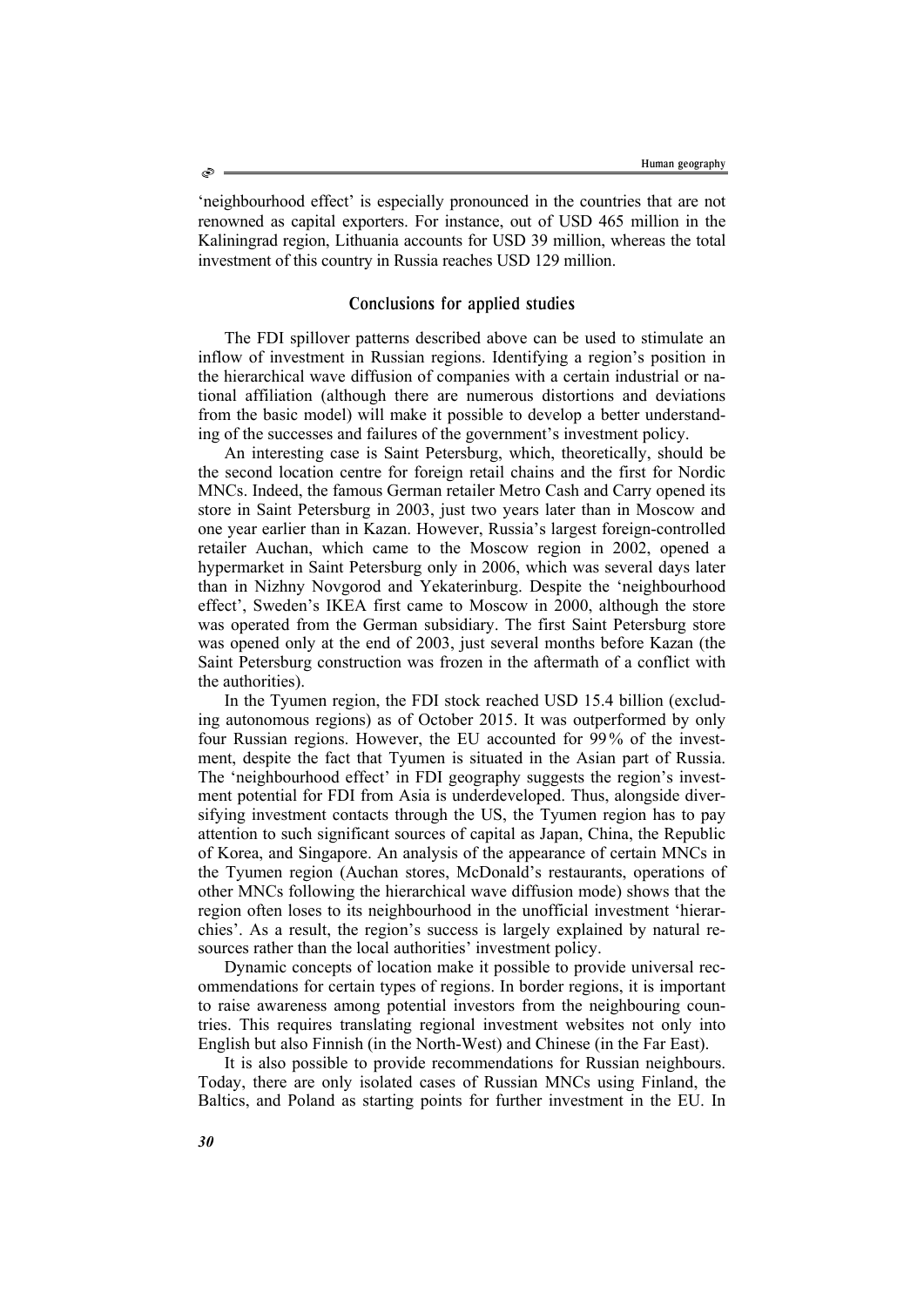part, this is a result of the smaller states concerns about the potential dominance of Russian business structures. However, a hierarchical wave diffusion model shows that Russian MNCs will not strive to capture their narrow markets — after gaining the necessary experience of working under the EU legislation in party Russia-speaking environment, these companies will expand to other EU states. As a result, Russian neighbours on the Baltic will receive additional FDI.

*This study carried out at the Primakov National Research Institute of World Economy and International Relations of the Russian Academy of Sciences was supported by a grant from the Russian Science Foundation (project 14-28-00097).*

#### References

1. Bannikov, A. Yu. 2015, *Klastery kak novaja forma territorial'noj organizatsii khimicheskoj promyshlennosti Germanii* [Clusters as a new form of territorial organization of the German chemical industry], PhD thesis, Moscow.

2. Vitkovskij, O. V. 1997, *Geografija promyshlennosti zarubezhnyh stran* [Geography of industry of foreign countries], Moscow.

3. *Russian Federation: Inward Foreign Direct Investment Positions by Instruments and Geographical Allocation in 2013—2015*, available at: http://www.cbr.ru/ eng/statistics/credit\_statistics/direct\_investment/dir-inv\_in\_country\_2\_e.xlsx (accessed 1 May 2016).

4. Grechko, E. A. 2006, *Modeli upravlenija transnatsional'nymi korporatsijami v uslovijah globalizatsii* [Management of transnational corporations in conditions of globalization], Moscow.

5. Kuznetsov, A. V. 1999, Germanija: sovremennyje osobennosti geografii prjamyh zarubezhnyh investitsij [Germany: modern features of foreign direct investment geography], *Voprosy ekonomicheskoj i politicheskoj geografii zarubezhnyh stran*, no. 14, p. 69—81.

6. Kuznetsov, A. V. 2015, The Baltics in the Geography of the Largest Transnational Corporations of Europe, *Baltic Region*, no. 1, p. 25—35. DOI: 10.5922/2079- 8555-2015-1-2.

7. Kuznetsova, O. V., Kuznetsov, A. V., Turovskij, R. F., Chetverikova A. S. 2007, *Investitsionnyje strategii krupnogo biznesa i ekonomika regionov* [Investment strategies of large business and economy of regions], Moscow.

8. Lobanov, M. M. 2010, *Transformatsija otraslevoj i territorial'noj struktury promyshlennosti postsotsialisticheskih stran Tsentral'no-Vostochnoj Jevropy* [Transformation of industrial and territorial structure of industry of post-socialist countries of Central and Eastern Europe], PhD thesis, Moscow.

9. Mironenko, N. S., Fomichev, P. Yu., Giter, B. A. 1999, Transnatsionalizatsija mirovogo khozjajstva [Transnationalization of world economy], *Prostranstvennyje struktury mirovogo khozjajstva*, Moscow, p. 197—224.

10. Pruss, Ye. A. 2009, Osobennosti sovremennogo razmeschenija bankov na territorii SShA [Specifics of modern localization of foreign banks in the USA], *Voprosy ekonomicheskoj i politicheskoj geografii zarubezhnyh stran*, no. 18, p. 158—170.

11. Samusenko, D. N. 2014, Geograficheskij analiz protsessov prjamogo investirovanija v sovremennom mirovom khozjajstve [Geographical analysis of FDI processes in modern world economy], *Vestnik Moskovskogo universiteta*, *Ser. 5. Geograpfija*, no. 1, p. 42—48.

12. Sluka, N. A., Pil'ka, M. E. 2014, Global'nost' gorodov SShA s positsij korporativnogo podhoda [Global status of US cities from corporate approach], *Ekonomichna ta sotsial'na geografija*, no. 1 (69), p. 86—94.